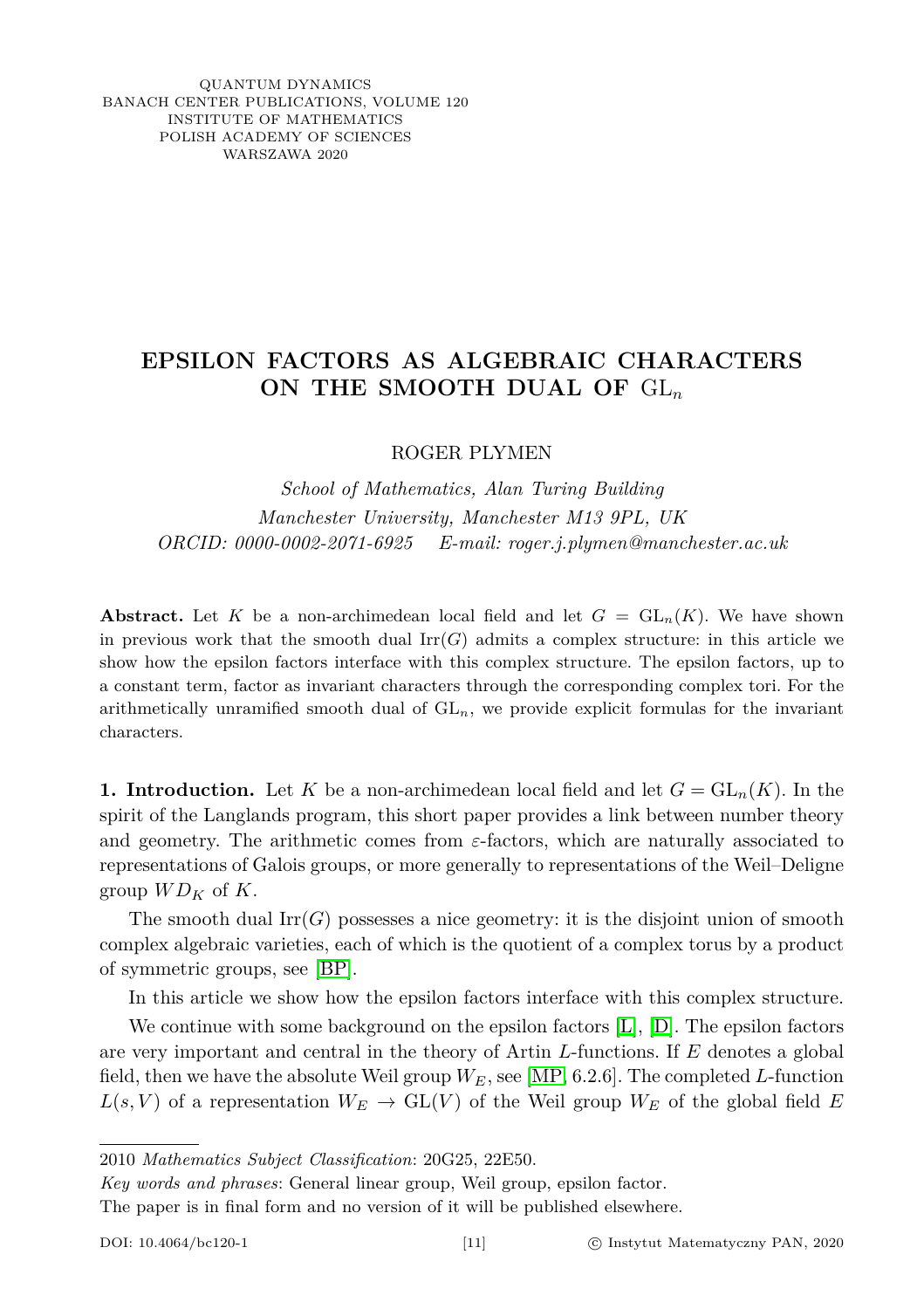defines a meromorphic function in the complex plane satisfying the functional equation

$$
L(s,V) = \varepsilon(s,V)L(1-s,V^*)
$$

where  $V^*$  is the dual of the representation *V* of  $W_E$ , and the epsilon factor  $\varepsilon(s, V)$  is defined by the product

$$
\varepsilon(s,V) = \prod \varepsilon_{E_{\nu}}(s,V_{\nu},\psi_{\nu}).
$$
\n(1)

Here,  $\psi_{\nu}$  is the local component at a place  $\nu$  of a non-trivial additive character  $\psi$  of  $\mathbb{A}_{E}/E$ . Then  $\psi_{\nu}$  is a non-trivial additive character of the local field  $E_{\nu}$ , see [\[D,](#page-10-2) 5.11]. As usual, A*<sup>E</sup>* denotes the adeles of *E*.

From now on, we will focus on the non-archimedean places of the global field *E*, and we will write K for the non-archimedean local field  $E_\nu$ . An elementary substitution, see §2, allows one to replace the epsilon factor  $\varepsilon_K(s, V, \psi)$  with three variables, by the epsilon factor  $\varepsilon_K(V,\psi)$  with two variables. From now on, we will be concerned with the epsilon factor  $\varepsilon_K(V,\psi)$ .

From the point of view of the local Langlands correspondence for GL*n*, the relevant representations are the Weil–Deligne representations, see Section 2. The set  $\mathcal{G}_n(K)$  of equivalence classes of *n*-dimensional Weil–Deligne representations can be organised as a disjoint union of complex algebraic varieties:

$$
\mathcal{G}_n(K) = \bigsqcup \mathfrak{X}.
$$

Each variety  $\mathfrak X$  arises in the following way. Let  $\rho'$  denote a Weil–Deligne representation of the Weil group  $W_K$ , and let *m* denote the number of indecomposable summands in  $\rho'$ . Then  $\mathfrak X$  is the quotient of a complex torus  $\mathfrak T$  of dimension *m* by a certain finite group  $\mathfrak S$ :

<span id="page-1-1"></span>
$$
\mathfrak{X} = \mathfrak{T}/\mathfrak{S}.\tag{2}
$$

By a *rational character*, or *algebraic character*, or simply *character*, we shall mean a morphism of algebraic groups

<span id="page-1-0"></span>
$$
\mathfrak{T} \to \mathbb{C}^{\times}.
$$

Such a character has the form

$$
(z_1,\ldots,z_m)\mapsto z_1^{\beta_1}\cdots z_m^{\beta_m}
$$

where the  $\beta_j$  are all integers.

<span id="page-1-2"></span>THEOREM 1.1. *Up to a constant*  $e(\mathfrak{X}, \psi)$ , each epsilon factor  $\varepsilon_K(V, \psi)$  factors through a *rational character*  $\chi(\mathfrak{X}, \psi)$  *of*  $\mathfrak{T}$ *. Quite specifically, we have* 

$$
(z_1, \ldots, z_k) \mapsto (z_1^{\beta_1}, \ldots, z_k^{\beta_k})
$$
\n
$$
(3)
$$

*where the*  $z_j$  are torus coordinates,  $\mathfrak X$  is the orbit of the Weil–Deligne representation

$$
V_1\otimes \mathrm{Sp}(d_1)\oplus \ldots \oplus V_k\otimes \mathrm{Sp}(d_k)
$$

*and*

$$
\beta_j = (d_j - 1) \dim V_j^I + d_j [a(V_j) + n(\psi) \dim(V_j)]
$$

*where*  $V_1, \ldots, V_k$  are irreducible representations of the local Weil group  $W_K$ ,  $a(V_i)$  denotes *the Artin conductor exponent of*  $V_j$ ,  $n(\psi)$  *denotes the conductor of*  $\psi$ , and *I* denotes the *inertia subgroup of*  $W_K$ .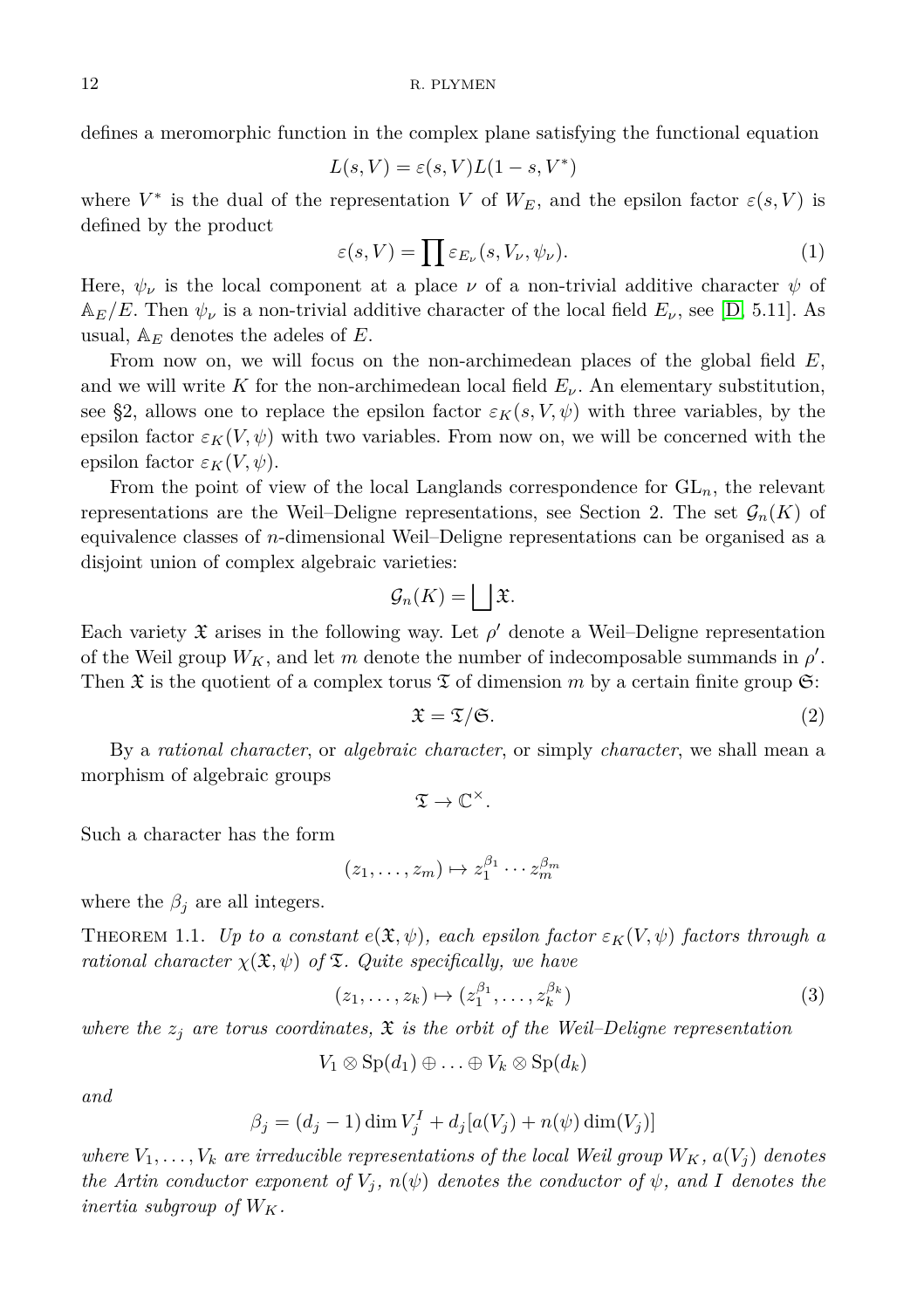Since the conductors are integers, the number  $\beta_j$  is an integer. So the map [\(3\)](#page-1-0) is a rational character of T.

The rather lengthy formula for the constant  $e(\mathfrak{X}, \psi)$  appears later in this article, see [\(19\)](#page-7-0) and [\(20\)](#page-7-1).

We emphasize that the character  $\chi(\mathfrak{X}, \psi)$  and the constant  $e(\mathfrak{X}, \psi)$  depend only on *the connected component*  $\mathfrak{X}$ , once a base point has been chosen in  $\mathfrak{X}$ , and the additive character  $\psi$  has been chosen and fixed.

In §4, we focus on a part of the smooth dual of  $GL_n(K)$ , namely the arithmetically unramified smooth dual. The extended quotient  $T // W$  is a model for this part of the dual, where T is a maximal torus in the Langlands dual group  $GL_n(\mathbb{C})$  and W is the Weyl group of  $GL_n(\mathbb{C})$ . We calculate explicitly the epsilon factors.

This article is an expanded account of a talk given at the conference *Geometry, representation theory and the Baum–Connes conjecture*, Fields Institute, July 2016, which was part of the EU Quantum Dynamics network activities. We thank Paul Baum for several valuable conversations, which led to major changes in the exposition of this article.

We take this opportunity to thank Paul Baum for an inspiring collaboration, which has withstood the test of time, and which has enabled us to discover and explore several new mathematical vistas. Paul observed that the article [\[BP\]](#page-10-0) was the tip of a large iceberg. Further exploration led to several articles, of which [\[ABPS\]](#page-10-4) is the most recent.

In writing this article, we were greatly influenced by the preprint of Ikeda [\[Ikeda\]](#page-10-5). The main background reference is Deligne [\[D\]](#page-10-2), but we prefer to use the notation in Langlands [\[L\]](#page-10-1). We thank the referee for providing many insightful comments which influenced the final version of this Note.

**2. Weil–Deligne representations.** We need to recall some material, following closely the exposition in [\[BP\]](#page-10-0). Let *K* be a non-archimedean local field. The normalized valuation will be denoted by  $\text{val}_K$ , the norm of  $x \in K$  by  $||x||_K$ , and the cardinality of the residue field of  $K$  by  $q_K$ . We have the local Artin reciprocity map

$$
\mathrm{Art}_K:W_K\to K^\times.
$$

We will write

$$
||w|| = ||\text{Art}_K(w)||_K = q_K^{-\text{val}_K(\text{Art}_K(w))}
$$

for all  $w \in W_K$ .

The homomorphism  $d: W_K \to \mathbb{Z}$  is defined by

$$
d(w) = \text{val}_K(\text{Art}_K(w)).
$$

The Weil group  $W_K$  fits into a short exact sequence

$$
0 \to I_K \to W_K \xrightarrow{d} \mathbb{Z} \to 0
$$

where  $I_K$  is the inertia group of K. A *Weil–Deligne representation* is a pair  $(\rho, N)$  consisting of a continuous representation  $\rho: W_K \to GL_n(V)$ , dim<sub>C</sub> $(V) = n$ , together with a nilpotent endomorphism  $N \in \text{End}(V)$  such that

$$
\rho(w)N\rho(w)^{-1} = ||w||N.
$$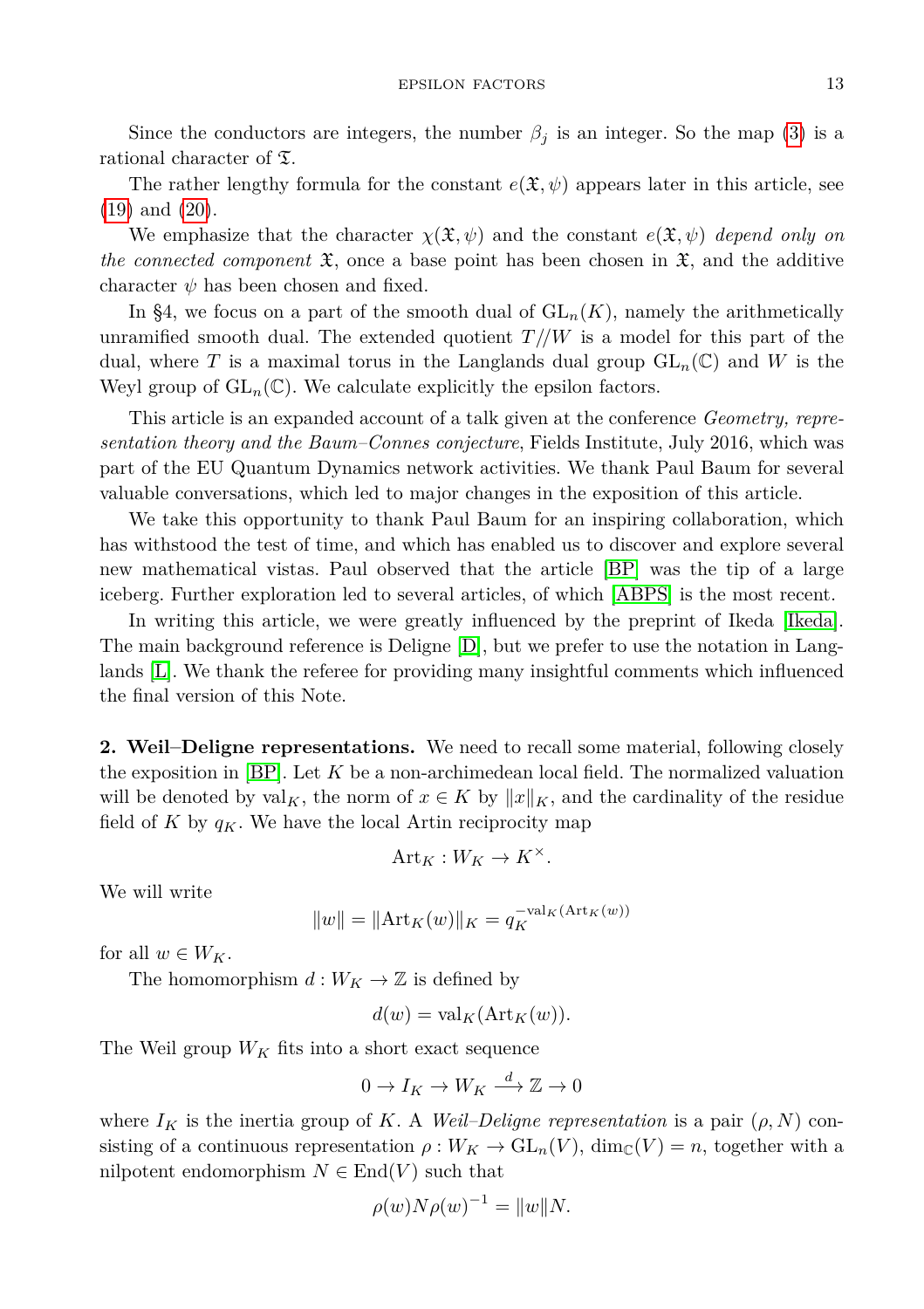For any  $n \geq 1$ , the representation  $\text{Sp}(n)$  is defined by

$$
V = \mathbb{C}^n = \mathbb{C}e_0 + \ldots + \mathbb{C}e_{n-1}
$$

with  $\rho(w)e_i = ||w||^i e_i$  and  $Ne_i = e_{i+1}$  ( $0 \le i \le n-1$ ),  $Ne_{n-1} = 0$ .

Let  $\mathcal{G}_n(K)$  be the set of equivalence classes of semisimple *n*-dimensional Weil–Deligne representations. Let  $\text{Irr}(\text{GL}_n(K))$  be the set of equivalence classes of irreducible smooth representations of  $GL_n(K)$ .

We recall the local Langlands correspondence

$$
\mathrm{rec}_K : \mathrm{Irr}(\mathrm{GL}_n(K)) \to \mathcal{G}_n(K)
$$

which is unique subject to the conditions listed in [\[HT,](#page-10-6) p. 2]. See also the single trace condition of Scholze in [\[Sch,](#page-10-7) Theorem 1.2(a)].

We identify the elements of the set  $\mathcal{G}_1(K)$ , the quasicharacters of  $W_K$ , with quasicharacters of  $K^{\times}$  via the local Artin reciprocity map  $\text{Art}_{K}$ . The local Langlands correspondence is compatible with twisting by quasicharacters [\[HT,](#page-10-6) p. 2].

A quasicharacter  $\eta: W_K \to \mathbb{C}^\times$  is (arithmetically) *unramified* if  $\eta$  is trivial on the inertia group  $I_K$ . In that case we have  $\eta(w) = z^{d(w)}$  with  $z \in \mathbb{C}^{\times}$ . The group of unramified quasicharacters of  $W_K$  is denoted  $\Psi(W_K)$ . Let  $\Phi = \Phi_K$  denote a geometric Frobenius element in  $W_K$ . The isomorphism  $\Psi(W_K) \simeq \mathbb{C}^\times$  is secured by the map  $\eta \mapsto \eta(\Phi_K)$ .

Let now

$$
\rho' = \rho_1 \otimes \mathrm{Sp}(d_1) \oplus \ldots \oplus \rho_m \otimes \mathrm{Sp}(d_m)
$$

be a Weil–Deligne representation. In this formula,  $\rho_1, \ldots, \rho_m$  are irreducible representations of the Weil group  $W_K$ . The set

 ${\eta_1 \rho_1 \otimes \text{Sp}(d_1) \oplus \ldots \oplus \eta_m \rho_m \otimes \text{Sp}(d_m): \eta_1, \ldots, \eta_m \in \Psi(W_K)}$ 

will be called the *orbit* of  $\rho'$  under the action of

$$
\Psi(W_K)\times\ldots\times\Psi(W_K)
$$

(*m* factors). This orbit will be denoted  $\mathfrak{X} = \mathfrak{X}(\rho')$ . The orbits create a partition of  $\mathcal{G}_n(K)$ . The set  $\mathcal{G}_n(K)$  is a disjoint union of orbits:

$$
\mathcal{G}_n(K) = \bigsqcup \mathfrak{X}.
$$

We note that  $\Psi(W_K)^m \simeq (\mathbb{C}^\times)^m$ , a complex torus.

Each irreducible representation  $\rho$  of  $W_K$  has a *torsion number*: the order of the cyclic group of all those unramified characters *η* of  $W_K$  for which  $\rho \otimes \eta \cong \rho$ . The torsion number of  $\rho_i$  will be denoted  $\tau_i$ . To determine the structure of each orbit, we have to pay attention to the torsion numbers of  $\rho_1, \ldots, \rho_m$  and to the action of  $GL_n(\mathbb{C})$  by conjugation.

Let  $\mu_{\tau} \subset \mathbb{C}$  denote the cyclic group of order  $\tau$ . The orbit  $\mathcal{O}(\rho')$  will have the structure of the *quotient* torus

<span id="page-3-0"></span>
$$
\Psi(W_K) \times \ldots \times \Psi(W_K) / (\mu_{\tau_1} \times \ldots \times \mu_{\tau_m})
$$
\n(4)

modulo a product of symmetric groups. We will write  $z_1, \ldots, z_m$  for coordinates on this quotient torus. To be precise, we are writing  $z_j$  as a coset:

<span id="page-3-1"></span>
$$
z_j = \eta_j(\Phi_K) \cdot \mu_{\tau_j} \,. \tag{5}
$$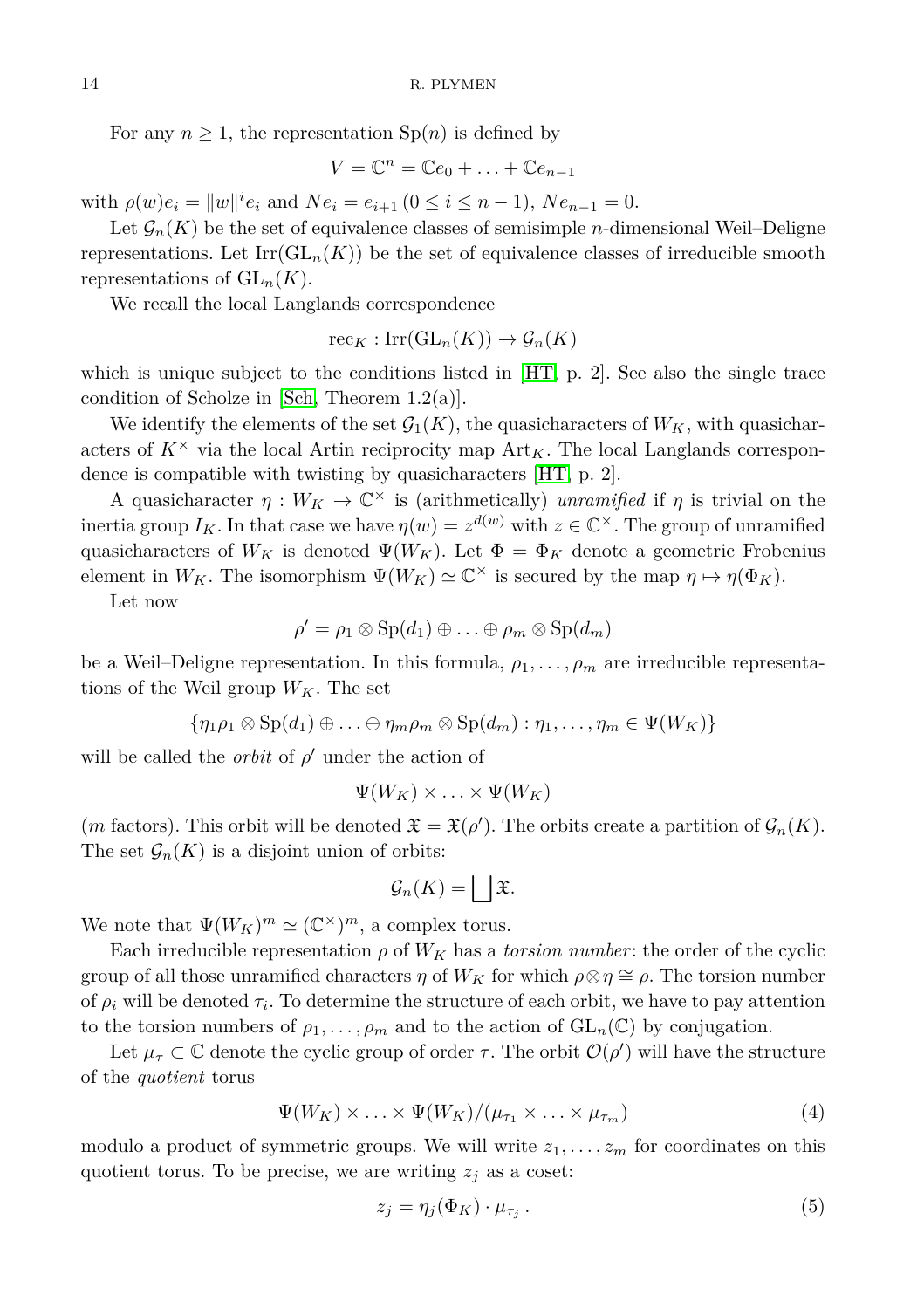In this way, the set  $\mathcal{G}_n(K)$  acquires (locally) the structure of complex algebraic variety. Each connected component in  $\mathcal{G}_n(K)$  is the quotient of a complex torus by a product of symmetric groups.

We recall that, given an irreducible representation  $V$  of  $W_K$ , there exists an irreducible representation  $V^{\text{Gal}}$  of Galois type such that  $V = V^{\text{Gal}} \otimes \omega_s$  for some  $s \in \mathbb{C}$ , see [\[Tate,](#page-10-8)  $(2.2.1)$ .

This allows us to view the orbit  $\mathfrak{X}(\rho')$  as a pointed complex algebraic variety, with base point

$$
\rho' = \rho_1 \otimes \mathrm{Sp}(d_1) \oplus \ldots \oplus \rho_m \otimes \mathrm{Sp}(d_m),
$$

where each  $\rho_i$  is of Galois type.

**3. The formulas.** The elementary substitution referred to in the Introduction is as follows. Let

$$
\varepsilon_K(s, V, \psi) = \varepsilon_K(V \otimes \omega_{s-1/2}, \psi)
$$

for all  $s \in \mathbb{C}$ , see [\[Tate,](#page-10-8) (3.6.4)], [\[L,](#page-10-1) p. 6]. For  $s \in \mathbb{C}$ ,  $\omega_s : W_K \to \mathbb{C}^\times$  is the unramified quasicharacter defined by  $\omega_s(w) = ||w||_K^s$  for all  $w \in W_K$ . To compare this quasicharacter with those in §2, note the following:

$$
\omega_s(w) = ||w||_K^s = q_K^{-s \cdot \text{val}_K(\text{Art}_K(w))} = z^{d(w)}
$$

with  $z = q_K^{-s} \in \mathbb{C}^\times$ .

If *V* is a 1-dimensional continuous complex representation of  $W_K$ , and  $\chi : W_K \to \mathbb{C}^\times$ is the corresponding quasicharacter, then  $\varepsilon_K(\chi, \psi)$  is the abelian local constant of Tate, see [\[Tate,](#page-10-8) (3.6.3)].

We note that  $\varepsilon_K(V,\psi)$  is denoted  $\varepsilon_K^{\text{Langlands}}(V,\psi)$  in [\[Ikeda\]](#page-10-5) and  $\varepsilon_L(V,\psi)$  in [\[Tate,](#page-10-8) 3.6].

We recall that, if  $(V, N)$  is any  $\Phi$ -semisimple Weil–Deligne representation, then we have a finite direct sum decomposition of (*V, N*) into indecomposable Weil–Deligne representations as follows:

<span id="page-4-1"></span>
$$
(V, N) = V_1 \otimes \mathrm{Sp}(d_1) \oplus \ldots \oplus V_m \otimes \mathrm{Sp}(d_m).
$$
 (6)

We will write

$$
V_j = V_j^{\rm Gal} \otimes \omega_{s_j} .
$$

<span id="page-4-2"></span>LEMMA 3.1. Let  $a(V)$  denote the Artin conductor exponent of V. Then  $a(V \otimes \omega_s) = a(V)$ . *Proof.* The definition is

<span id="page-4-0"></span>
$$
a(V) = \dim V - \dim V^I + \sum_{k \ge 1} \frac{1}{[I : I_k]} \cdot \dim V / V^{I_k}
$$
 (7)

where  $I = I_0 \supset I_1 \supset \ldots \supset I_k \supset \ldots$  are the ramification subgroups of the inertia group *I*. We have

$$
\dim(V \otimes \omega_s) = \dim V.
$$

Now  $\omega_s$  is an unramified quasi-character of  $W_K$ :

$$
\omega_s(I) = \|\text{Art}_K(I)\|^s = \|U_K\|^s = 1
$$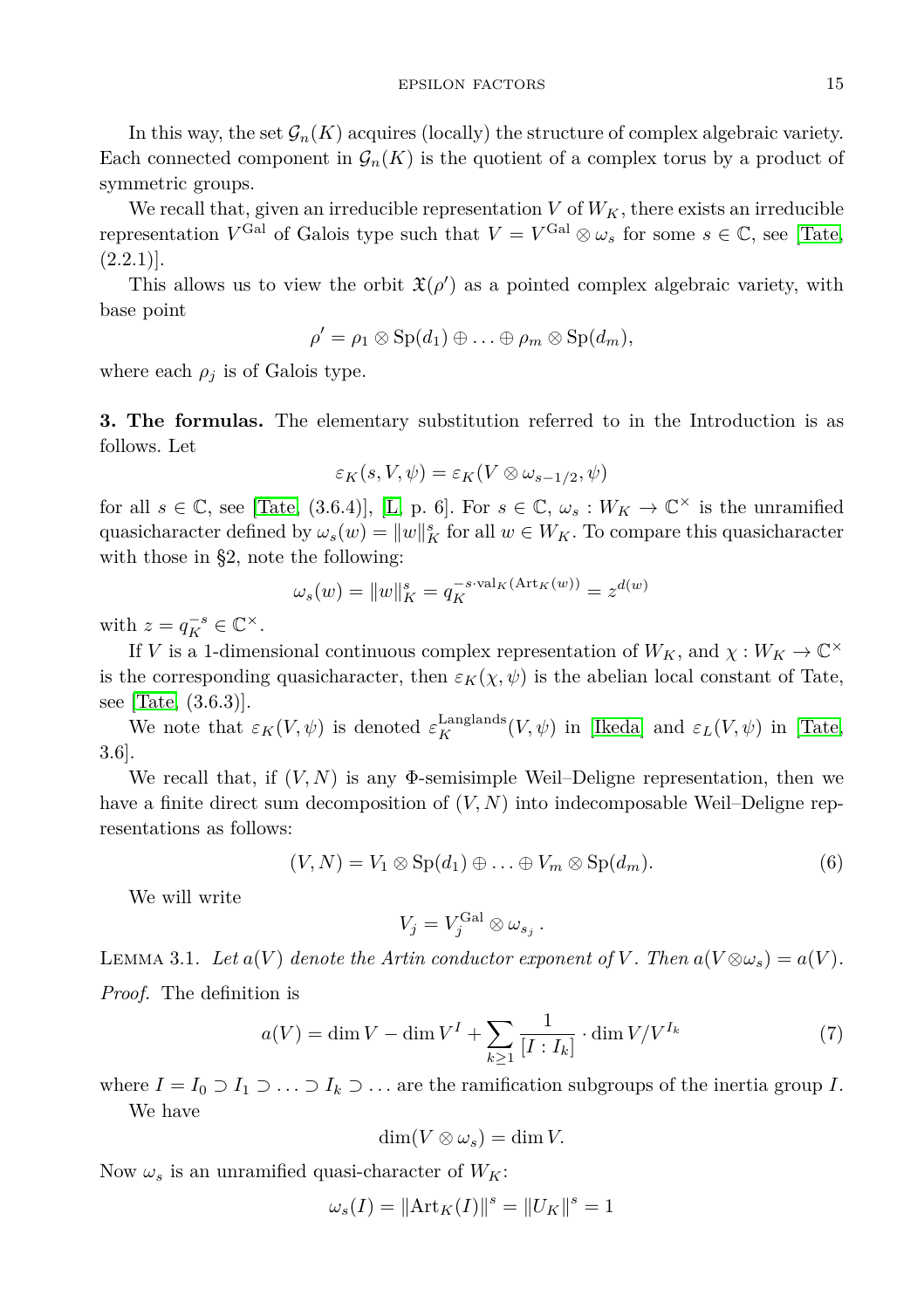and so

$$
(V\otimes\omega_s)^{I_k}=V^{I_k}
$$

for all  $k \geq 0$ . The result now follows from [\(7\)](#page-4-0).

In particular, we have

<span id="page-5-1"></span>
$$
a(V_j) = a(V_j^{\text{Gal}}).
$$

We need the following three items in order to compute epsilon factors.

**3.1. Additivity.** Additivity with respect to *V* , see [\[Tate,](#page-10-8) 3.4.2], [\[L,](#page-10-1) Theorem A (ii)]:

$$
\varepsilon_K(V_1 \oplus \ldots \oplus V_k, \psi) = \varepsilon_K(V_1, \psi) \ldots \varepsilon_K(V_k, \psi).
$$
\n(8)

<span id="page-5-0"></span>**3.2. Unramified twist.** Behaviour under unramified twist, see [\[Tate,](#page-10-8) 3.4.5], [\[L,](#page-10-1) Lemma 22.4]:

$$
\varepsilon_K(V \otimes \omega_s, \psi) = \varepsilon_K(V, \psi) q^{-s[a(V) + n(\psi) \dim V]}
$$
\n(9)

where  $a(V)$  is the Artin conductor exponent of V, and  $n(\psi)$  is the conductor of  $\psi$ .

**3.3. The extension formula.** The extension to Weil–Deligne representations is as follows [\[Tate,](#page-10-8) 4.1.6]:

<span id="page-5-2"></span>
$$
\varepsilon_K((V, N), \psi) := \varepsilon_K(V, \psi) \det(-\Phi|V^I/V_N^I). \tag{10}
$$

**3.4.** The term  $\varepsilon_K(V,\psi)$ . A typical direct summand of [\(6\)](#page-4-1) as a representation of  $W_K$ is

<span id="page-5-3"></span>
$$
V_{j}^{\operatorname{Gal}}\otimes\omega_{s_{j}}\otimes\omega_{k}
$$

with  $1 \leq j \leq m$ ,  $0 \leq k \leq d_j - 1$ . We have

$$
V_j^{\operatorname{Gal}} \otimes \omega_{s_j} \otimes \omega_k = V_j^{\operatorname{Gal}} \otimes \omega_{s_j + k}.
$$

For this summand, we have by [\(9\)](#page-5-0)

$$
\varepsilon_K(V_j^{\text{Gal}} \otimes \omega_{s_j} \otimes \omega_k, \psi) = \varepsilon_K(V_j^{\text{Gal}}, \psi)q^{-(s_j+k)[a(V_j^{\text{Gal}})+n(\psi)\dim V_j^{\text{Gal}}]} \tag{11}
$$

and then the formula for  $\varepsilon_K(V,\psi)$  follows from [\(8\)](#page-5-1). Applying Lemma [3.1,](#page-4-2) we obtain

$$
\varepsilon_K(V,\psi) = \prod_{j=1}^m \left(\varepsilon_K(V_j^{\text{Gal}}, \psi)\right)^{d_j} \cdot q^{-[s_j d_j + (d_j - 1)d_j/2][a(V_j) + n(\psi)\dim(V_j)]}. \tag{12}
$$

Note that Ikeda succeeds in describing the numbers  $\varepsilon_K(V_j^{\text{Gal}}, \psi)$  in terms of the nonabelian local class field theory of *K*, see [\[Ikeda,](#page-10-5) Theorem 5.4].

**3.5. The determinant.** The determinant is additive

 $\det(A \oplus B) = (\det A)(\det B)$ 

and so it suffices to consider a typical factor in [\(10\)](#page-5-2), namely

$$
\det(-\Phi | E_j^I / (E_j^I)_{N_j})\tag{13}
$$

where  $E_j$  is the  $W_K$ -module given by

$$
E_j = V_j \otimes (\omega_0 \oplus \omega_1 \oplus \ldots \oplus \omega_{d_j - 1})
$$
  
=  $(V_j^{\text{Gal}} \otimes \omega_{s_j}) \otimes (\omega_0 \oplus \omega_1 \oplus \ldots \oplus \omega_{d_j - 1})$   
=  $V_j^{\text{Gal}} \otimes (\omega_{s_j} \oplus \omega_{s_j + 1} \oplus \ldots \oplus \omega_{s_j + d_j - 1}).$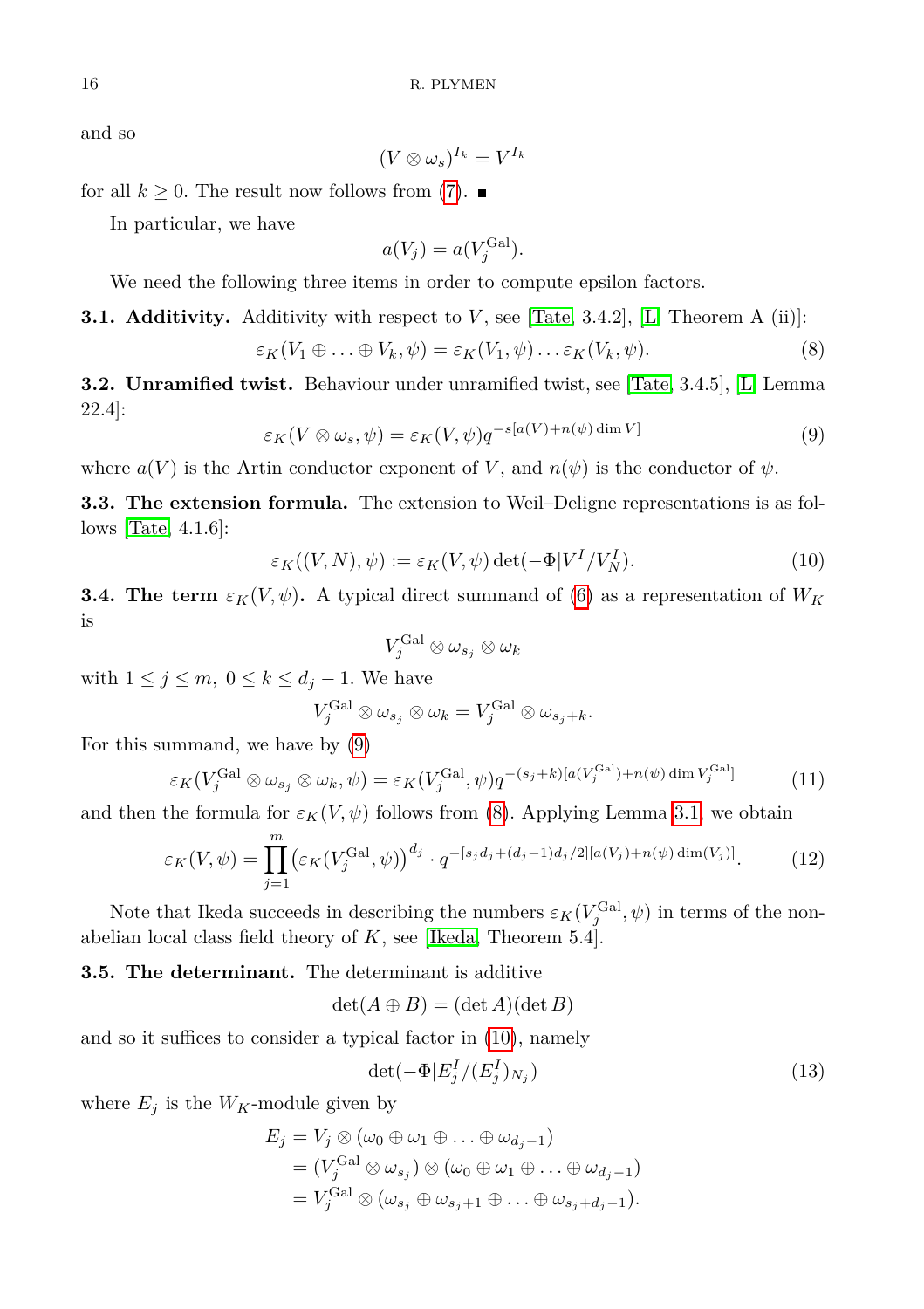We note that  $V_j^I = (V_j^{\text{Gal}})^I$ . Then the  $W_K$ -submodule fixed by the inertia group *I* is  $E_j^I := V_j^I \otimes (\omega_{s_j} \oplus \omega_{s_j+1} \oplus \ldots \oplus \omega_{s_j+d_j-1}).$ 

The  $W_K$ -submodule of  $E_j$  annihilated by  $N_j$  is

$$
(E_j)_{N_j} = V_j^{\text{Gal}} \otimes \omega_{s_j + d_j - 1}
$$

from which it follows that

<span id="page-6-0"></span>
$$
(E_j)_{N_j}^I = V_j^I \otimes \omega_{s_j + d_j - 1}.
$$

For the quotient we have the following  $W_K$ -module:

$$
E_j^I/(E_j)_{N_j}^I \simeq V_j^I \otimes (\omega_{s_j} \oplus \ldots \oplus \omega_{s_j + d_j - 2}). \tag{14}
$$

Recall that

$$
\omega_s(\Phi) = \|\varpi_K\|^s = q_K^{-s}.
$$

It is enough to compute the action of  $-\Phi$  on the  $W_K$ -module  $V_j^I \otimes \omega_{s_j} \otimes \omega_k$  with 0 ≤  $k$  ≤  $d_j$  − 1. On this  $W_K$ -module,  $-\Phi$  will act as

$$
q^{-(s_j+k)}(-\Phi|V_j^I)
$$

and the determinant will be

$$
q^{-(s_j+k)\dim V_j^I} \det(-\Phi|V_j^I).
$$

There are  $d_j - 1$  direct summands in [\(14\)](#page-6-0) so the resulting determinant will be the product

<span id="page-6-1"></span>
$$
\prod_{k=0}^{d_j-2} q^{-(s_j+k) \dim V_j^I} \cdot \det(-\rho_j(\Phi)|V_j^I)
$$
\n
$$
= \det(-\rho_j(\Phi)|V_j^I)^{d_j-1} \cdot q^{-s_j(d_j-1) \dim V_j^I} \cdot q^{-(1+2+\dots+d_j-2) \dim V_j^I}
$$
\n
$$
= \det(-\rho_j(\Phi)|V_j^I)^{d_j-1} \cdot q^{-s_j(d_j-1) \dim V_j^I} \cdot q^{-\frac{1}{2}(d_j-2)(d_j-1) \dim V_j^I}
$$
\n(15)

provided that  $d_j \geq 3$ . By inspection, this formula is also valid for  $d_j = 1$  or 2.

**3.6. The term**  $\varepsilon_K((V, N), \psi)$ . We recall the discussion in §2 of the quotient torus [\(4\)](#page-3-0), especially the definition [\(5\)](#page-3-1) of the torus coordinates  $z_1, \ldots, z_m$ :

$$
z_j = \omega_{s_j}(\Phi_K) \cdot \mu_{\tau_j} = q_K^{-s_j} \cdot \mu_{\tau_j}
$$

where  $\tau_j$  is the torsion number of  $V_j^{\text{Gal}}$  and  $\mu_{\tau_j} \subset \mathbb{C}$  is the cyclic group of order  $\tau_j$ .

From the extension formula [\(10\)](#page-5-2) we infer that  $\varepsilon((V, N), \psi)$  is the product of [\(12\)](#page-5-3) and [\(15\)](#page-6-1). This product is of the form

<span id="page-6-2"></span>
$$
\text{const} \cdot z_1^{\beta_1} \cdots z_m^{\beta_m} \tag{16}
$$

where

$$
\beta_j = (d_j - 1) \dim V_j^I + d_j [a(V_j) + n(\psi) \dim(V_j)]
$$

for all  $1 \leq j \leq m$ . Note that  $\beta_j$  is an *integer*:

$$
\beta_j\in\mathbb{Z}.
$$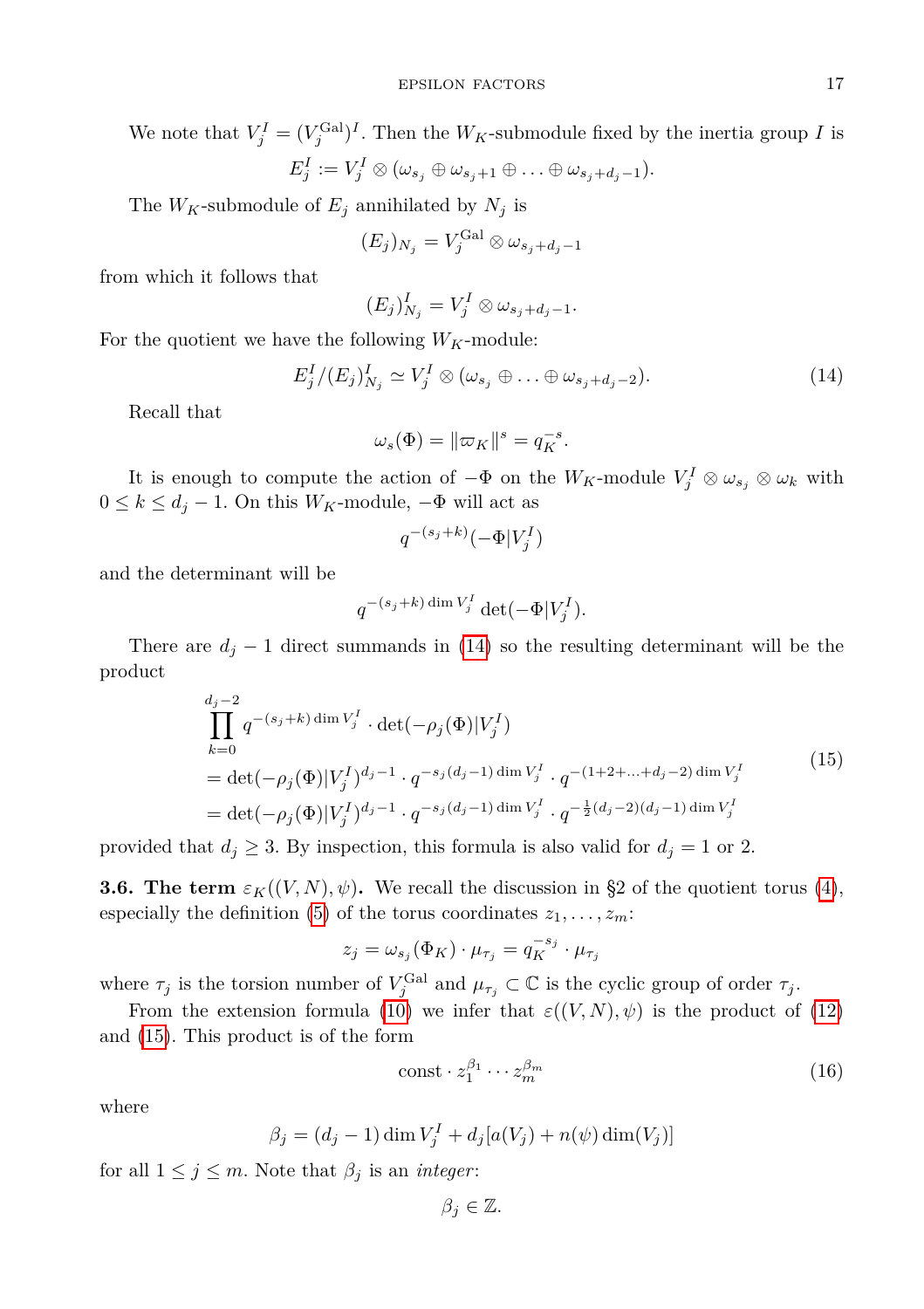The constant can be read off from [\(12\)](#page-5-3) and [\(15\)](#page-6-1). Apart from the constant term, the formula [\(16\)](#page-6-2) for the epsilon factor is a *rational character* of the quotient torus (a complex torus of dimension *m*):

$$
(z_1,\ldots,z_m)\mapsto z_1^{\beta_1}\cdots z_m^{\beta_m}.
$$

Consider the following set:

$$
\{\omega_{s_1} \otimes V_1^{\text{Gal}} \otimes \text{Sp}(d_1) \oplus \ldots \oplus \omega_{s_m} \otimes V_m^{\text{Gal}} \otimes \text{Sp}(d_m) : s_1, \ldots, s_m \in \mathbb{C}\}.
$$
 (17)

After allowing for conjugacy in the Langlands dual group  $GL_n(\mathbb{C})$ , this set has the structure of a complex algebraic variety  $\mathfrak X$  in  $\mathcal G_n$ . In fact  $\mathfrak X$  is a connected component in  $\mathcal{G}_n(K)$ :

$$
\mathfrak{X}\subset \mathcal{G}_n(K).
$$

Applying the local Langlands correspondence, we have, by transport of structure, a connected component in the smooth dual:

$$
\mathrm{rec}_{K}^{-1}(\mathfrak{X}) \subset \mathrm{Irr}(\mathrm{GL}_{n}(K)).
$$

We emphasize that this imposes a topology on  $\mathrm{Irr}(\mathrm{GL}_n(K))$  which is finer than the standard (Zariski) topology in representation theory. Our topology on the smooth dual is well-adapted to the study of the Hecke algebra  $\mathcal{H}(\mathrm{GL}_n(K))$  (see Theorem 3 in [\[BP\]](#page-10-0)), and is, indeed, well-adapted to the study of epsilon factors, the subject of this article.

Looking carefully at the formulas [\(12\)](#page-5-3) and [\(15\)](#page-6-1), we see that the constant in [\(16\)](#page-6-2) depends on the variety  $\mathfrak{X}$ , the choice of base point of  $\mathfrak{X}$ , and the additive character  $\psi$ . We will denote this constant by  $e(\mathfrak{X}, \psi)$ , so that [\(16\)](#page-6-2) can be re-written

<span id="page-7-0"></span>
$$
e(\mathfrak{X}, \psi) \cdot z_1^{\beta_1} \cdots z_m^{\beta_m} \tag{18}
$$

which, up to the constant  $e(\mathfrak{X}, \psi)$ , factors as a rational character through  $\mathfrak{T}$ , in the notation of [\(2\)](#page-1-1). The constant  $e(\mathfrak{X}, \psi)$  is itself the product of

$$
\prod_{j=1}^{m} \left(\varepsilon_K(V_j^{\text{Gal}}, \psi)\right)^{d_j} \cdot q^{-\frac{1}{2}(d_j - 1)d_j[a(V_j) + n(\psi)\dim(V_j)]}\tag{19}
$$

<span id="page-7-1"></span>with

$$
\prod_{j=1}^{m} \det(-\rho_j(\Phi)|V_j^I)^{d_j-1} \cdot q^{-\frac{1}{2}(d_j-2)(d_j-1)\dim V_j^I}.
$$
\n(20)

This establishes our main result, Theorem [1.1,](#page-1-2) which could perhaps be useful in the geometric Langlands program.

The terms  $\varepsilon_K(V_j^{\text{Gal}}, \psi)$  are the epsilon factors attached to irreducible representations of the local absolute Galois group  $G_K$ . These terms are defined in [\[Ikeda,](#page-10-5) p. 15]. There is one case where they are readily computed.

<span id="page-7-2"></span>**LEMMA** 3.2. Let  $\psi$  be an additive character  $K \to \mathbb{C}^{\times}$ . Then we have  $\varepsilon_K(1,\psi) = 1$ .

*Proof.* We start with the classical formula in [\[Tate,](#page-10-8) 3.6.3]:

$$
\varepsilon_K(\chi, \psi) = \chi(c) \frac{\int_{\mathcal{O}^\times} \chi^{-1}(u) \psi(u/c) du}{\int_{\mathcal{O}^\times} \chi^{-1}(u) \psi(u/c) du}
$$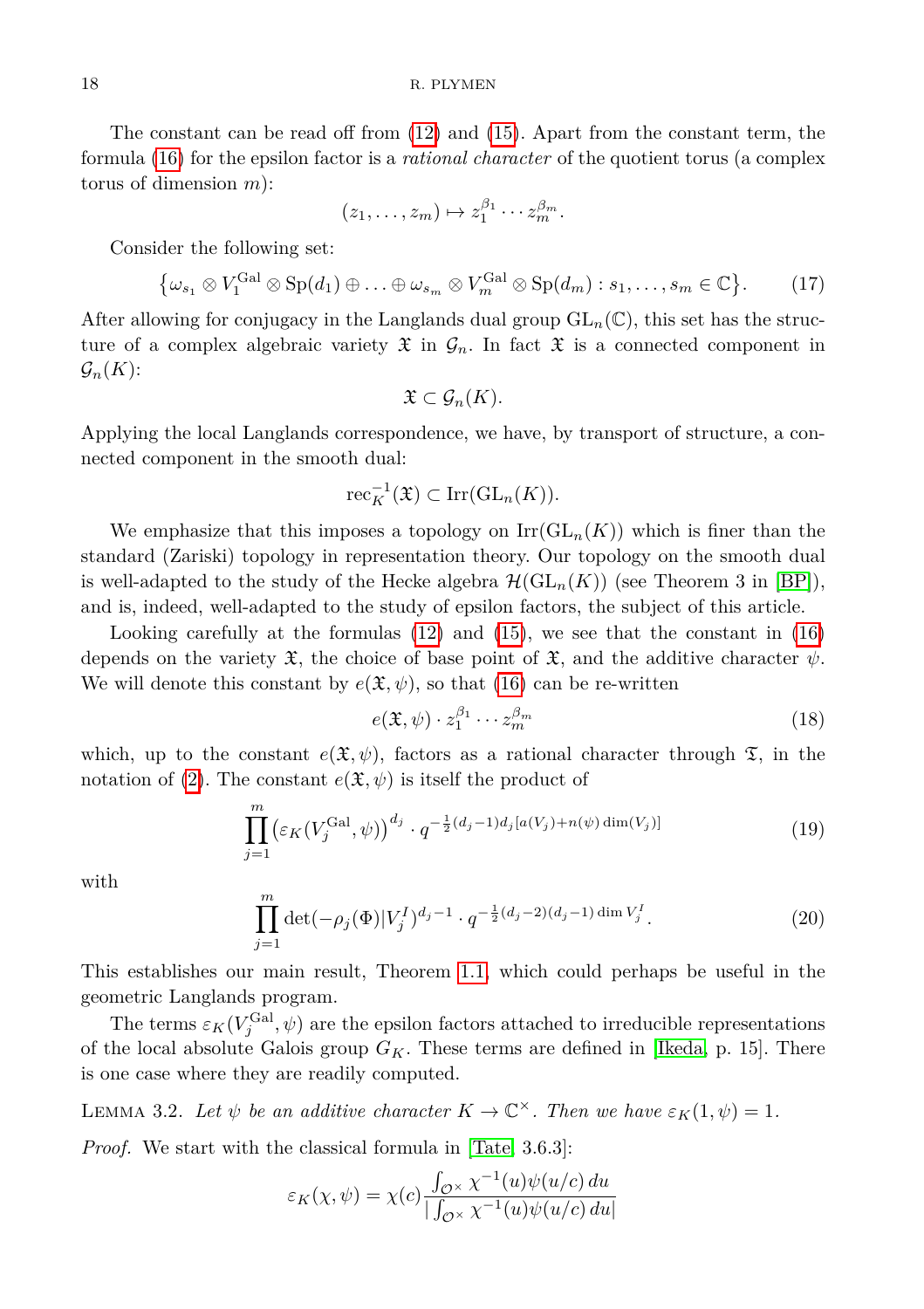where *c* is an element of  $K^{\times}$  of valuation  $a(\chi) + n(\psi)$ . Now set  $\chi = 1$  and let  $n(\psi) = k$ . Then we take  $c = \varpi^k$ . Then  $u \in \mathcal{O}^\times \implies u/c \in \varpi^{-k} \mathcal{O}^\times$ . But we have  $\psi(\varpi^{-k} \mathcal{O}) = 1$ since  $\psi$  has conductor  $k$ . Therefore we have

$$
\varepsilon_K(1,\psi) = \frac{\int_{\mathcal{O}^\times} \psi(u/c) \, du}{|\int_{\mathcal{O}^\times} \psi(u/c) \, du|} = \frac{\text{vol}(\mathcal{O}^\times)}{|\text{vol}(\mathcal{O}^\times)|} = 1. \blacksquare
$$

**4. The arithmetically unramified representations of**  $GL_n(K)$ **.** Here, the underlying representation of the Weil group is the trivial *n*-dimensional representation  $\rho: W_K \to$ GL<sub>n</sub>( $\mathbb{C}$ ). So we have  $V_j^{\text{Gal}} = 1, 1 \le j \le n$ .

Let *W* be the Weyl group  $\mathfrak{S}_n$ . The arithmetically unramified representations of  $GL_n(K)$  have, by definition, the following set of Langlands parameters (Weil–Deligne representations):

$$
\{\omega_{s_1} \otimes \text{Sp}(d_1) \oplus \ldots \oplus \omega_{s_k} \otimes \text{Sp}(d_k) : s_j \in \mathbb{C}\}\
$$
\n(21)

where  $d_1 + \ldots + d_k = n$ . This set determines a complex algebraic variety  $\mathfrak{X}$  in  $\mathcal{G}_n(K)$ .

We choose  $\psi$  to have conductor 0, and now apply Lemma [3.2.](#page-7-2) In this case  $\beta_j = d_j - 1$ . We have

$$
\varepsilon_K((V, N), \psi) = e(\mathfrak{X}, \psi) \prod_{j=1}^m q^{-(d_j - 1)s_j} = e(\mathfrak{X}, \psi) \prod_{j=1}^m z_j^{d_j - 1}
$$

where

$$
e(\mathfrak{X}, \psi) = \prod_{j=1}^{m} (-1)^{d_j - 1} q^{-(d_j - 1)(d_j - 2)/2}
$$

and  $z_j := q^{-s_j}$ .

The epsilon factor records the dimensions  $d_i$  of the special representations  $Sp(d_i)$ which occur in the Weil–Deligne representation (*V, N*).

<span id="page-8-0"></span>We will now re-organise the partition  $d_1 + \ldots + d_k = n$ . Suppose that this partition has distinct parts  $t_1, \ldots, t_m$  with  $t_1 < t_2 < \ldots < t_m$  and that  $t_j$  is repeated  $r_j$  times so that

$$
r_1t_1 + \ldots + r_mt_m = n. \tag{22}
$$

Then, as a function on the complex torus  $(\mathbb{C}^\times)^{r_1+\ldots+r_m}$ , the epsilon factor is *invariant under the following product of symmetric groups*:

$$
\mathfrak{S}_{r_1}\times\mathfrak{S}_{r_2}\times\ldots\times\mathfrak{S}_{r_m}
$$

and therefore factors through the following quotient variety

$$
(\mathbb{C}^{\times})^{r_1}/\mathfrak{S}_{r_1}\times\ldots\times(\mathbb{C}^{\times})^{r_m}/\mathfrak{S}_{r_m}.
$$

Let *T* denote the standard maximal torus in the Langlands dual group  $GL_n(\mathbb{C})$ , and let *W* be the Weyl group of  $GL_n(\mathbb{C})$ . We have the *inertia space* 

$$
\mathcal{I}_W(T) := \{ (w, t) : w \in W, t \in T, wt = t \}.
$$

Then  $\mathcal{I}_W(T)$  admits an action of *W*, namely  $\alpha \cdot (w, t) = (\alpha w \alpha^{-1}, \alpha \cdot t)$ . We define  $T / / W$ to be the quotient:

$$
T/\!/W:=\mathcal{I}_W(T)/W.
$$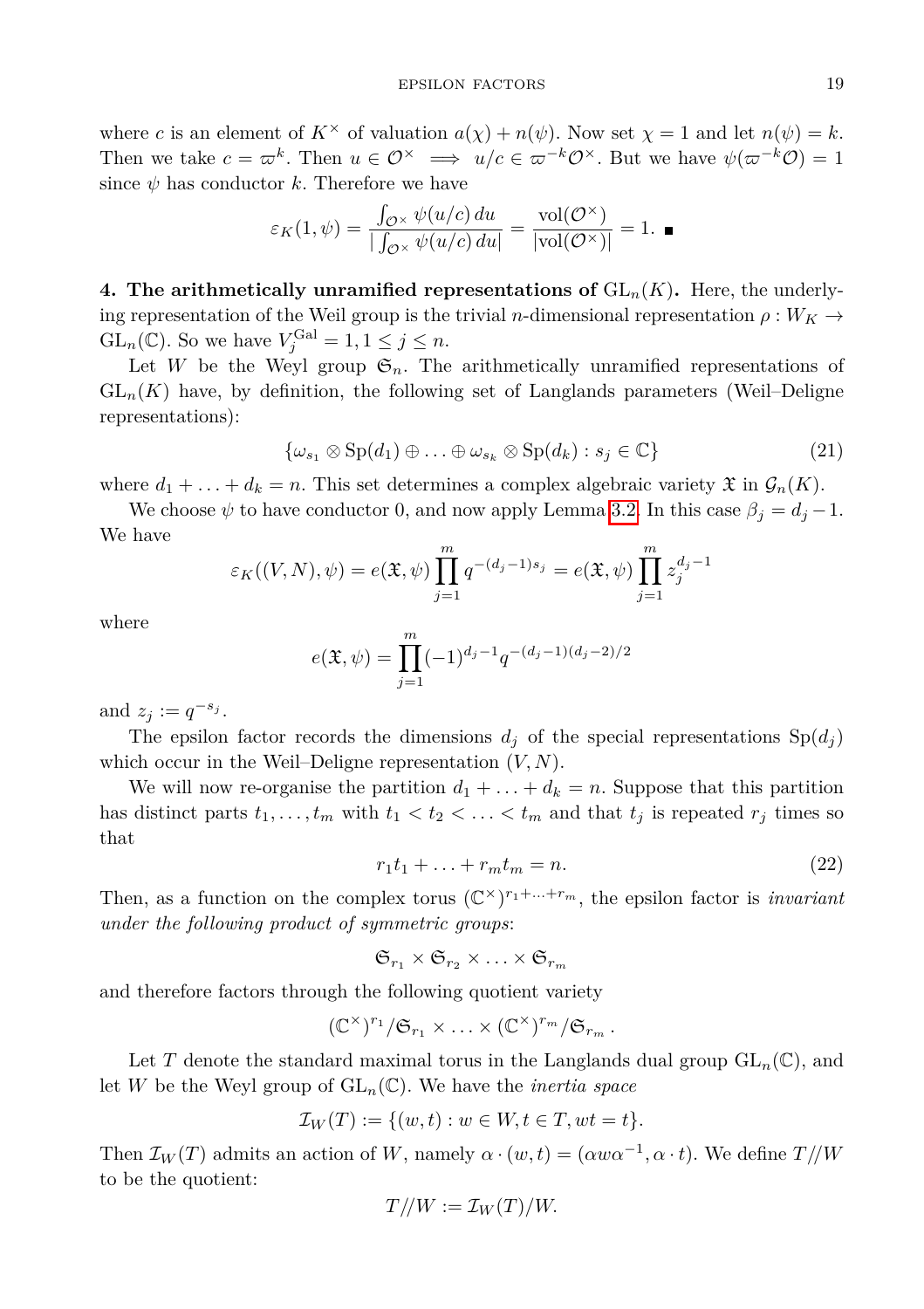This is the *extended quotient* of *T* by *W*, sometimes called the *inertia stack*, see [\[JM,](#page-10-9) §1.1].

Let  $T^w$  denote the *w*-fixed set, and let  $Z(w)$  be the *W*-centralizer of *w*. Choose one *w* in each *W*-conjugacy class, then we have

$$
T/\!/W = \bigsqcup T^w/Z(w).
$$

The conjugacy classes in the symmetric group *W* are in bijection with the partitions of *n*. The partition in [\(22\)](#page-8-0) determines the permutation comprising  $r_1$  cycles of length  $t_1$ ,  $\ldots$ ,  $r_m$  cycles of length  $t_m$ . If this permutation is denoted *w*, then we have

 $T^w = (\mathbb{C}^\times)^{r_1} \times \ldots \times (\mathbb{C}^\times)^{r_m}.$ 

The centralizer  $Z(w)$  is a product of wreath products

$$
\mathbb{Z}/t_1\mathbb{Z}\wr\mathfrak{S}_{r_1}\times\ldots\times\mathbb{Z}/t_m\mathbb{Z}\wr\mathfrak{S}_{r_m}
$$

but the cyclic groups act trivially and so we have

$$
T^w/Z(w) = (\mathbb{C}^\times)^{r_1}/\mathfrak{S}_{r_1} \times \ldots \times (\mathbb{C}^\times)^{r_m}/\mathfrak{S}_{r_m}.
$$

Every irreducible component in  $T//W$  is accounted for in this way. The epsilon factors have precisely the amount of symmetry required to factor through these quotient varieties.

EXAMPLE. Here, we consider the following Weil–Deligne representation of  $GL_{19}(K)$ :

 $\omega_{s_1}$ Sp(2)  $\oplus \omega_{s_2}$ Sp(2)  $\oplus \omega_{s_3}$ Sp(3)  $\oplus \omega_{s_4}$ Sp(3)  $\oplus \omega_{s_6}$ Sp(7)*.* 

The epsilon factor of this representation is

$$
const \cdot z_1 z_2 z_3 z_4^2 z_5^2 z_6^6
$$

which will factor through the following irreducible component of the extended quotient *T //W*:

$$
Sym^3(\mathbb{C}^\times) \times Sym^2(\mathbb{C}^\times) \times \mathbb{C}^\times.
$$

This perfectly illustrates the symmetry properties of the epsilon factors. Each epsilon factor has precisely the symmetry, *neither more nor less*, of the corresponding irreducible component in the extended quotient  $T/\sqrt{W}$ . Each epsilon factor will therefore factor through the corresponding irreducible component in *T //W*.

## **5. The general case.** Let *G* be a reductive *p*-adic group and let <sup>*L*</sup>*G* be the *L*-group

$$
{}^LG=G^\vee\rtimes W_K
$$

where  $G^{\vee}$  is the complex dual group of *G*. Let

$$
r: {}^L G \to \mathrm{GL}(V)
$$

be a representation of <sup>L</sup>*G* on the complex vector space *V*, as in [\[Bor,](#page-10-10) 2.6]. Let  $W'_{K}$  denote the Weil–Deligne group  $W_K \ltimes \mathbb{C}$ , defined by  $w.z = ||w||z$ . As in [\[Bor,](#page-10-10) 8.2], let  $\phi$  be an *L*-parameter for *G*:

$$
\phi: W'_K \to {}^L G.
$$

Following [\[Bor,](#page-10-10) 12.1], we have the composite

$$
r\circ \phi: W'_K\to \operatorname{GL}(V).
$$